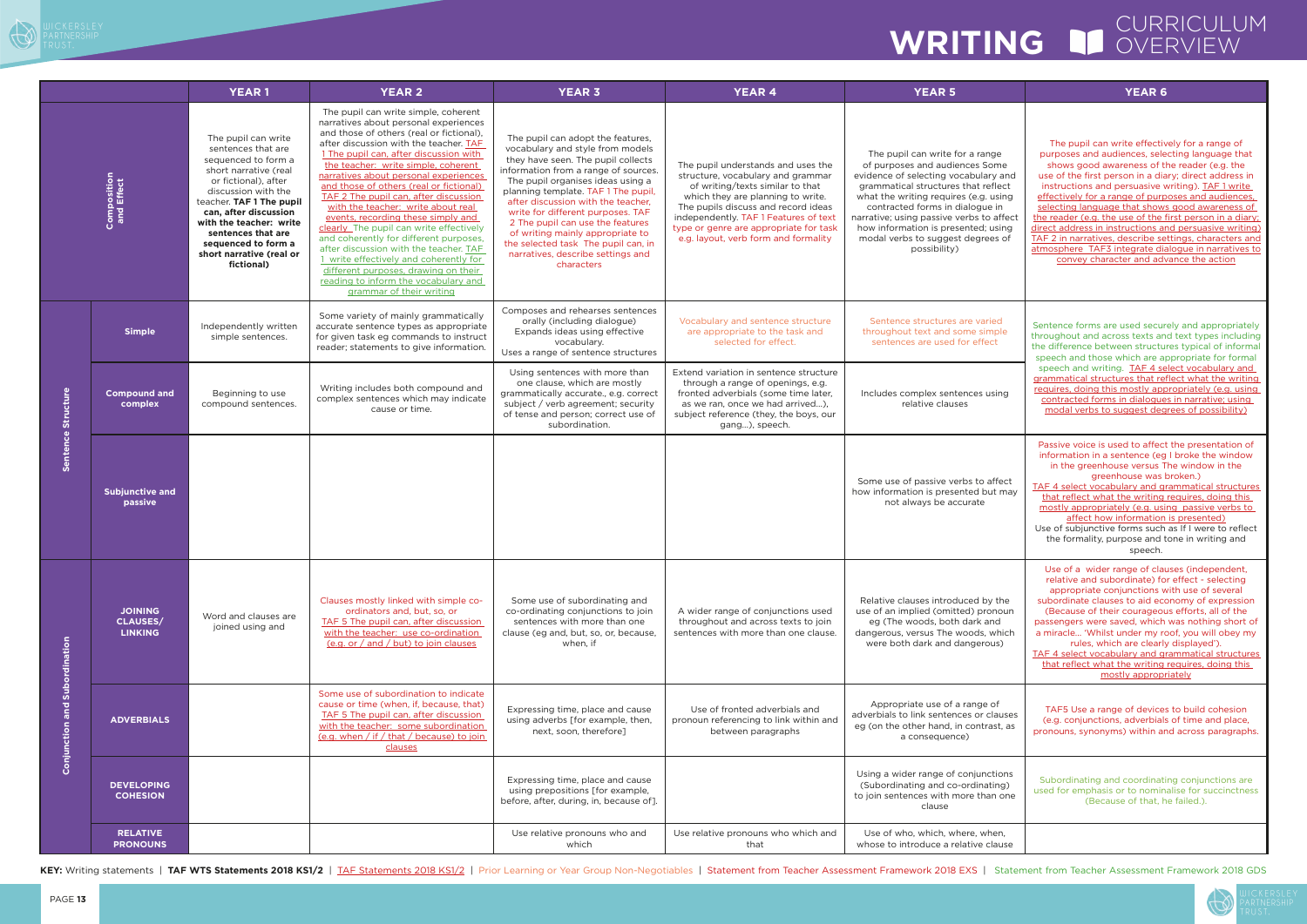|                            |                                       | <b>YEAR1</b>                                                                                                                                          | <b>YEAR 2</b>                                                                                                                                                                                                                                                                           | <b>YEAR 3</b>                                                                                                                                                                           | <b>YEAR 4</b>                                                                                                                                                                                                       | <b>YEAR 5</b>                                                                                                                                                                                                                                                                        | <b>YEAR 6</b>                                                                                                                                                                                                                                                                                                                                                                                                                                                                                                                                                                                                                                                                      |
|----------------------------|---------------------------------------|-------------------------------------------------------------------------------------------------------------------------------------------------------|-----------------------------------------------------------------------------------------------------------------------------------------------------------------------------------------------------------------------------------------------------------------------------------------|-----------------------------------------------------------------------------------------------------------------------------------------------------------------------------------------|---------------------------------------------------------------------------------------------------------------------------------------------------------------------------------------------------------------------|--------------------------------------------------------------------------------------------------------------------------------------------------------------------------------------------------------------------------------------------------------------------------------------|------------------------------------------------------------------------------------------------------------------------------------------------------------------------------------------------------------------------------------------------------------------------------------------------------------------------------------------------------------------------------------------------------------------------------------------------------------------------------------------------------------------------------------------------------------------------------------------------------------------------------------------------------------------------------------|
|                            | <b>Capitals</b>                       | Capital letters used<br>for names of people,<br>places, days of week and<br>personal pronoun I.                                                       | Capital letters used to mark proper<br>nouns and ALWAYS for personal<br>pronoun I.<br>TAF 3 The pupil can, after discussion<br>with the teacher: demarcate most<br>sentences in their writing with capital<br>letters and full stops, and use question<br>marks correctly when required | Sentences mostly punctuated                                                                                                                                                             |                                                                                                                                                                                                                     |                                                                                                                                                                                                                                                                                      | Sentences punctuated accurately including use of<br>inverted commas/speech marks and apostrophes<br>(for singular and plural possession).<br>TAF 7 use the range of punctuation taught at key<br>stage 2 mostly correctly^ (e.g. inverted commas and<br>other punctuation to indicate direct speech)                                                                                                                                                                                                                                                                                                                                                                               |
| Punctuation                | <b>Full stops</b>                     | Sentences sometimes<br>demarcated with capital<br>letters AND full stops.<br>TAF 2 demarcate some<br>sentences with capital<br>letters and full stops | TAF 3 The pupil can, after discussion<br>with the teacher: demarcate most<br>sentences in their writing with capital<br>letters and full stops, and use question<br>marks correctly when required                                                                                       | accurately including capital letters,<br>full stops, question marks.<br>Capital letters and full stops<br>consistently used accurately                                                  | Sentences punctuated accurately<br>including capital letters, full stops,<br>question marks and exclamation<br>marks.                                                                                               | Sentences punctuated accurately<br>including use of inverted commas/<br>speech marks and apostrophes to<br>show possession and contracted<br>forms.<br>Use of full stops, capital letters,<br>exclamation marks and question<br>marks used mostly occasionally with<br>minor lapses. |                                                                                                                                                                                                                                                                                                                                                                                                                                                                                                                                                                                                                                                                                    |
|                            | <b>Question marks</b>                 | Sentence boundaries<br>sometimes demarcated<br>with a question mark                                                                                   | TAF 3 The pupil can, after discussion<br>with the teacher: demarcate most<br>sentences in their writing with capital<br>letters and full stops, and use question<br>marks correctly when required                                                                                       |                                                                                                                                                                                         |                                                                                                                                                                                                                     |                                                                                                                                                                                                                                                                                      |                                                                                                                                                                                                                                                                                                                                                                                                                                                                                                                                                                                                                                                                                    |
|                            | <b>Exclamation marks</b>              | Sentence boundaries<br>sometimes demarcated<br>with an exclamation<br>mark                                                                            | Appropriate use of exclamation marks.                                                                                                                                                                                                                                                   | Meaning clarified through the use<br>of exclamation marks eg Jack took<br>off his heavy coat because it was so<br>warm!                                                                 |                                                                                                                                                                                                                     |                                                                                                                                                                                                                                                                                      |                                                                                                                                                                                                                                                                                                                                                                                                                                                                                                                                                                                                                                                                                    |
|                            | <b>Commas</b>                         |                                                                                                                                                       | Commas used to separate items in a<br>list.                                                                                                                                                                                                                                             | Boundaries correctly identified<br>and demarcated between separate<br>sentences. (Be wary of comma<br>splicing!) Often uses commas<br>correctly after fronted adverbials.               | Consistently uses commas correctly<br>after fronted adverbials.                                                                                                                                                     | Some commas used to clarify<br>meaning and mark phrases and<br>clauses Commas used mostly to mark<br>fronted adverbials and items in a list                                                                                                                                          | Commas used within sentences to clarify meaning or<br>avoid ambiguity.<br>TAF 7 use the range of punctuation taught at key<br>stage 2 mostly correctly                                                                                                                                                                                                                                                                                                                                                                                                                                                                                                                             |
|                            | <b>Inverted commas</b>                |                                                                                                                                                       |                                                                                                                                                                                                                                                                                         | Inverted commas/speech marks<br>used to punctuate direct speech.                                                                                                                        | Use of inverted commas and other<br>punctuation to indicate direct speech<br>[for example, a comma after the<br>reporting clause; end punctuation<br>within inverted commas: The<br>conductor shouted, "Sit down!"] | Inverted commas used mostly<br>correctly to demarcate direct speech                                                                                                                                                                                                                  | TAF 7 use the range of punctuation taught at key<br>stage 2 mostly correctly^ (e.g. inverted commas and<br>other punctuation to indicate direct speech)                                                                                                                                                                                                                                                                                                                                                                                                                                                                                                                            |
|                            | <b>Apostrophes for</b><br>possession  |                                                                                                                                                       |                                                                                                                                                                                                                                                                                         | Apostrophes used to denote<br>singular possession.                                                                                                                                      | Apostrophes used to denote both<br>singular and plural possession                                                                                                                                                   | Apostrophes for singular and plural<br>possession used mostly correctly.                                                                                                                                                                                                             |                                                                                                                                                                                                                                                                                                                                                                                                                                                                                                                                                                                                                                                                                    |
|                            | <b>Apostrophes for</b><br>contraction |                                                                                                                                                       | Apostrophes to mark contracted<br>forms. Apostrophes sometimes used to<br>denote singular possession.                                                                                                                                                                                   |                                                                                                                                                                                         | Apostrophe for contraction e.g. could<br>not/ couldn't                                                                                                                                                              | TAF 5 use apostrophes for<br>contraction mostly correctly                                                                                                                                                                                                                            | TAF 7 use the range of punctuation taught at key<br>stage 2 mostly correctly                                                                                                                                                                                                                                                                                                                                                                                                                                                                                                                                                                                                       |
|                            | Wider range of<br>punctuation         |                                                                                                                                                       |                                                                                                                                                                                                                                                                                         |                                                                                                                                                                                         |                                                                                                                                                                                                                     | To begin to use semi-colons to<br>demarcate two independent clauses<br>Colons used to introduce a list"<br>Some use of brackets, commas and<br>dashes to indicate parenthesis                                                                                                        | Wider range of punctuation may be used to mark<br>boundaries between independent clauses (eg semi<br>colons, colons, dashes)<br>A range of brackets, dashes or commas used to<br>indicate parenthesis - selected to best suit the<br>formality, tone and purpose of writing.<br>TAF 7 use the range of punctuation taught at key<br>stage 2 mostly correctly^ (e.g. inverted commas and<br>other punctuation to indicate direct speech)<br>Use of hyphens to avoid ambiguity                                                                                                                                                                                                       |
| Forms<br>and Verb<br>Tense | <b>Tenses</b>                         |                                                                                                                                                       | AF 4 The pupil can, after discussion<br>with the teacher: use present and past<br>tense mostly correctly and consistently                                                                                                                                                               | Tense choice generally consistent,<br>mainly grammatically accurate<br>and appropriate to task including<br>use of present perfect where<br>appropriate.e.g I have eaten/I had<br>eaten | Tense choice appropriate and<br>consistent with verb forms varied and<br>grammatically accurate in terms of<br>Standard English.                                                                                    | Use Standard English forms for verb<br>inflections                                                                                                                                                                                                                                   | TAF6 use verb tenses consistently and correctly<br>throughout their writing                                                                                                                                                                                                                                                                                                                                                                                                                                                                                                                                                                                                        |
|                            | <b>Verb Forms</b>                     |                                                                                                                                                       | Standard English is demonstrated in<br>subject-verb agreement of the verb to<br>be (eg we were as opposed to we was)                                                                                                                                                                    |                                                                                                                                                                                         | Use Standard English forms for verb<br>inflections instead of local spoken<br>forms, such as, she is and they are                                                                                                   | Verb forms used accurately and<br>appropriate tense choice maintained<br>including use of modal verbs to create<br>cohesion                                                                                                                                                          | Verb forms are controlled and selected to convey<br>precision of meaning (It would be helpful if you<br>could let me know, as this will enable me to take<br>further action). A range of verb forms develops<br>meaning, and appropriate tense choice is maintained<br>including use of modals (should, might, could, will,<br>must) (it will probably leave of its own accordWe<br>could catch a later train, but will we arrive on time?).<br>TAF 6 use verb tenses consistently and correctly<br>throughout their writing Exercise an assured<br>and conscious control over levels of formality,<br>particularly through manipulating grammar and<br>vocabulary to achieve this |